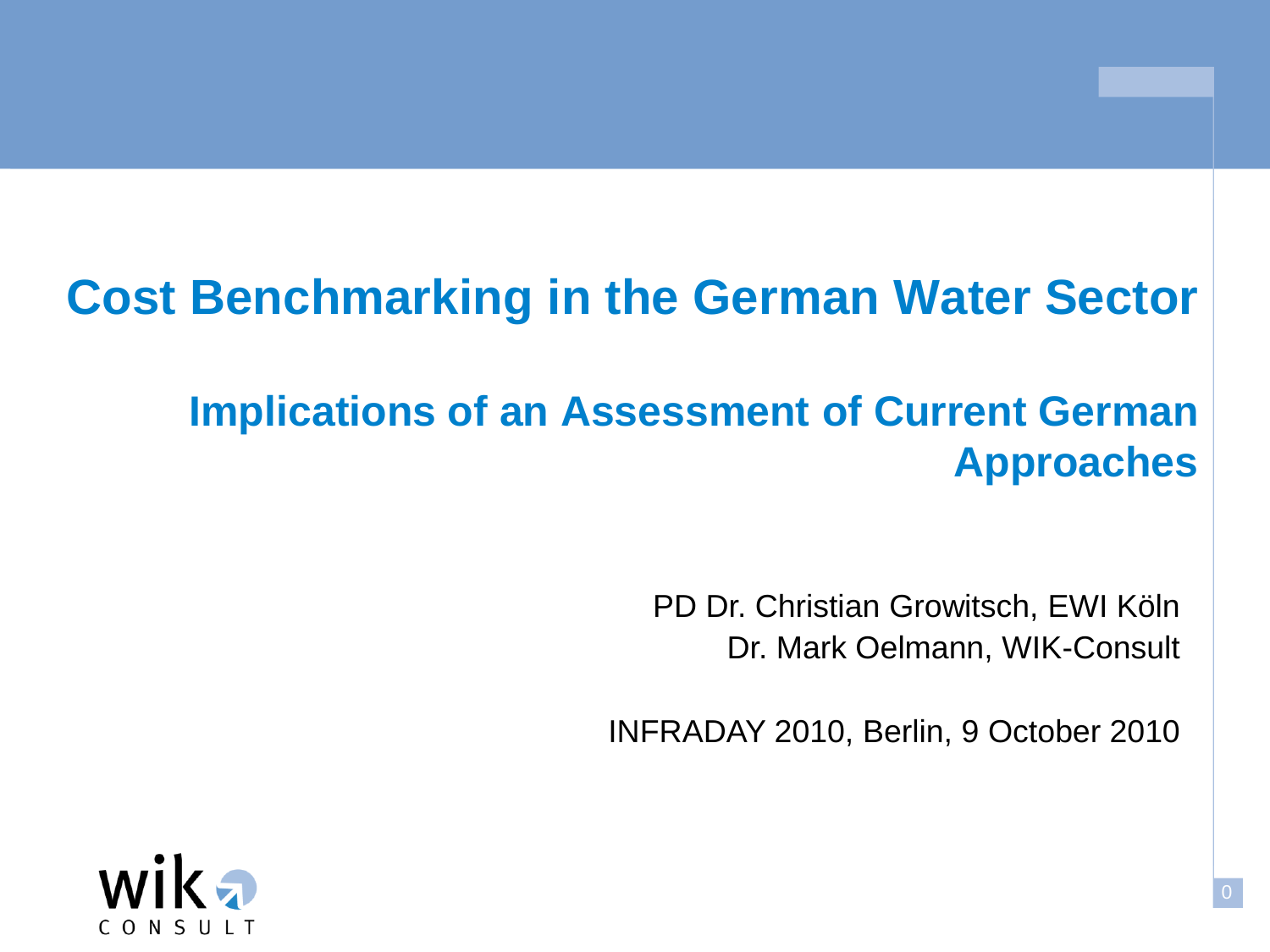### • Introduction

- Literature Survey and Variables
- Data Set
- Methods
	- **Cluster Analysis**
	- **→ Efficiency Analysis**
- Results
- Conclusion

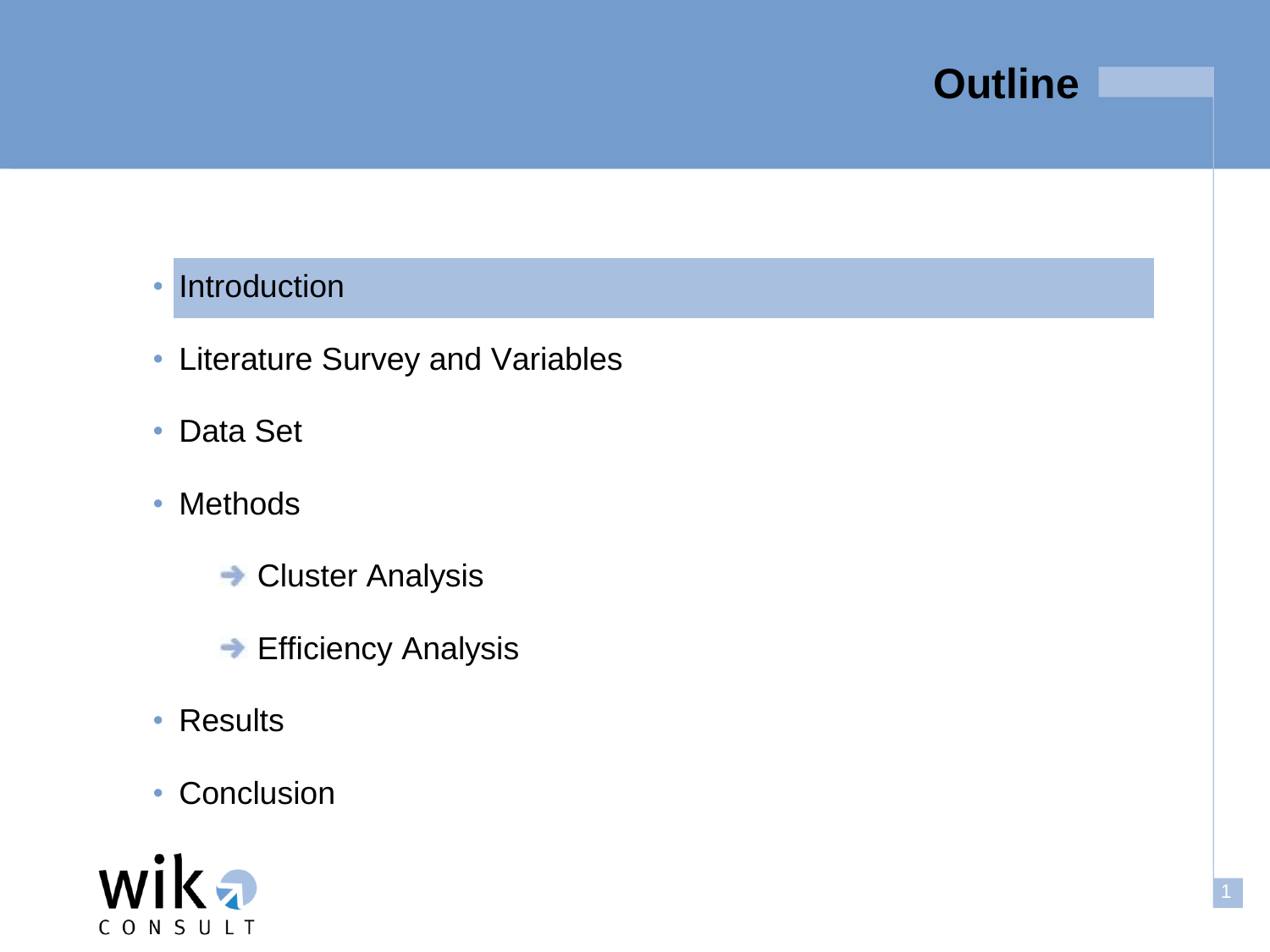## **Introduction**

- Cost-Benchmarking in the German water sector has never been done before, but a lot of metric benchmarking projects were carried out in Germany.
- "Modernisation Strategy" of the Federal Government and the Bundestag: Implementation of benchmarking-projects in each of the *Bundesländer*  (many of them carried out by Rödl & Partner)
- Main idea: Confidentiality of individual data and freedom to participate leads to fruitful discussions between companies  $\rightarrow$  The inefficient company in its widest sense (quality..) learns from the best performers.
- Main challenge: Differences between companies need to be explained as much as possible for giving the best achievable feedback to utilities.

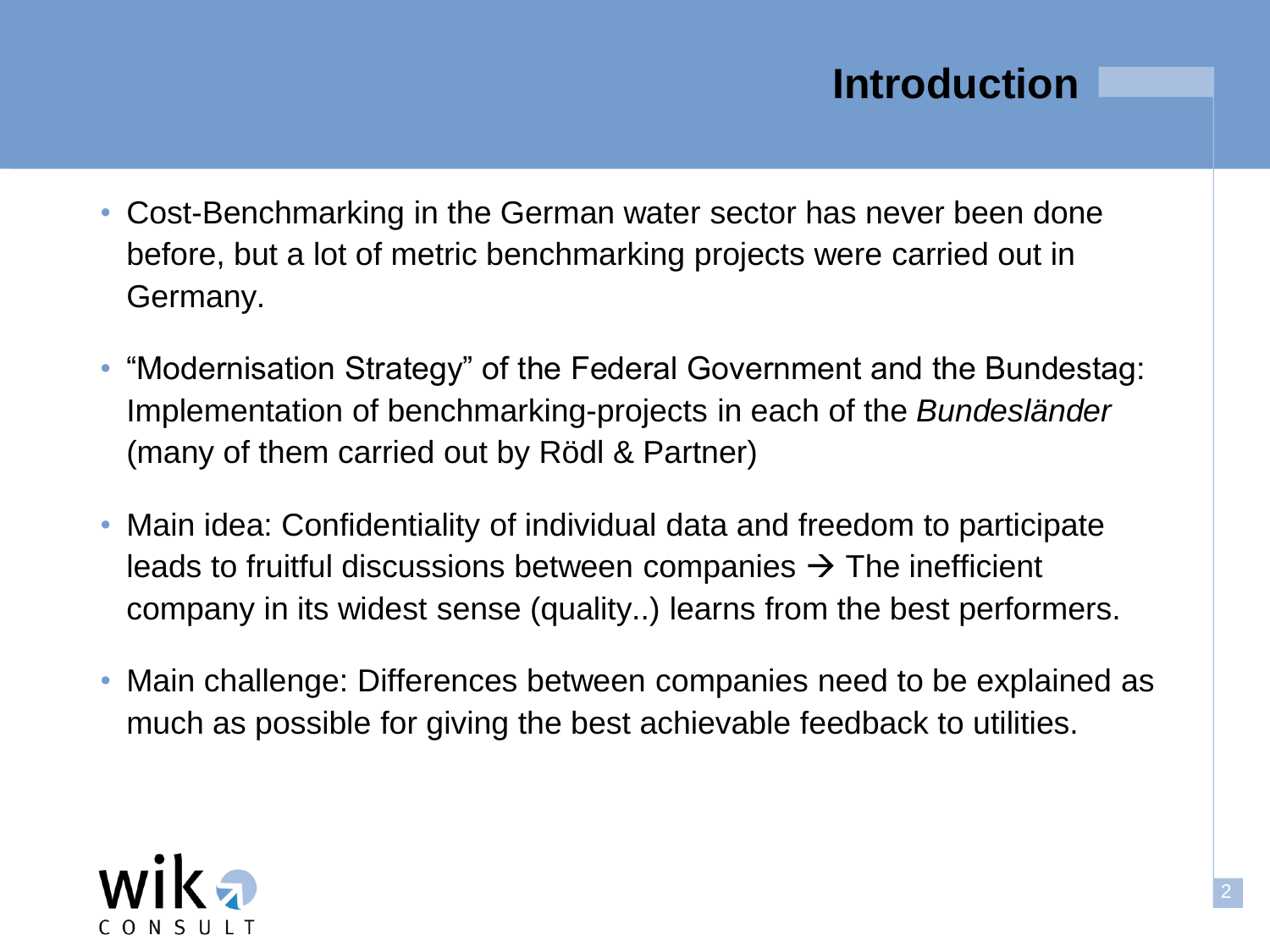## **Introduction**

#### Current Approach:

• Costs in a certain part of the value chain are solely compared with those of others without taking into account differences in basic conditions

#### Future Approach:

• Aim of introducing established efficiency analysis: Improve the informative value of benchmarking for companies by better clarifying the deviation as the difference between the actual value of a company and the benchmark.



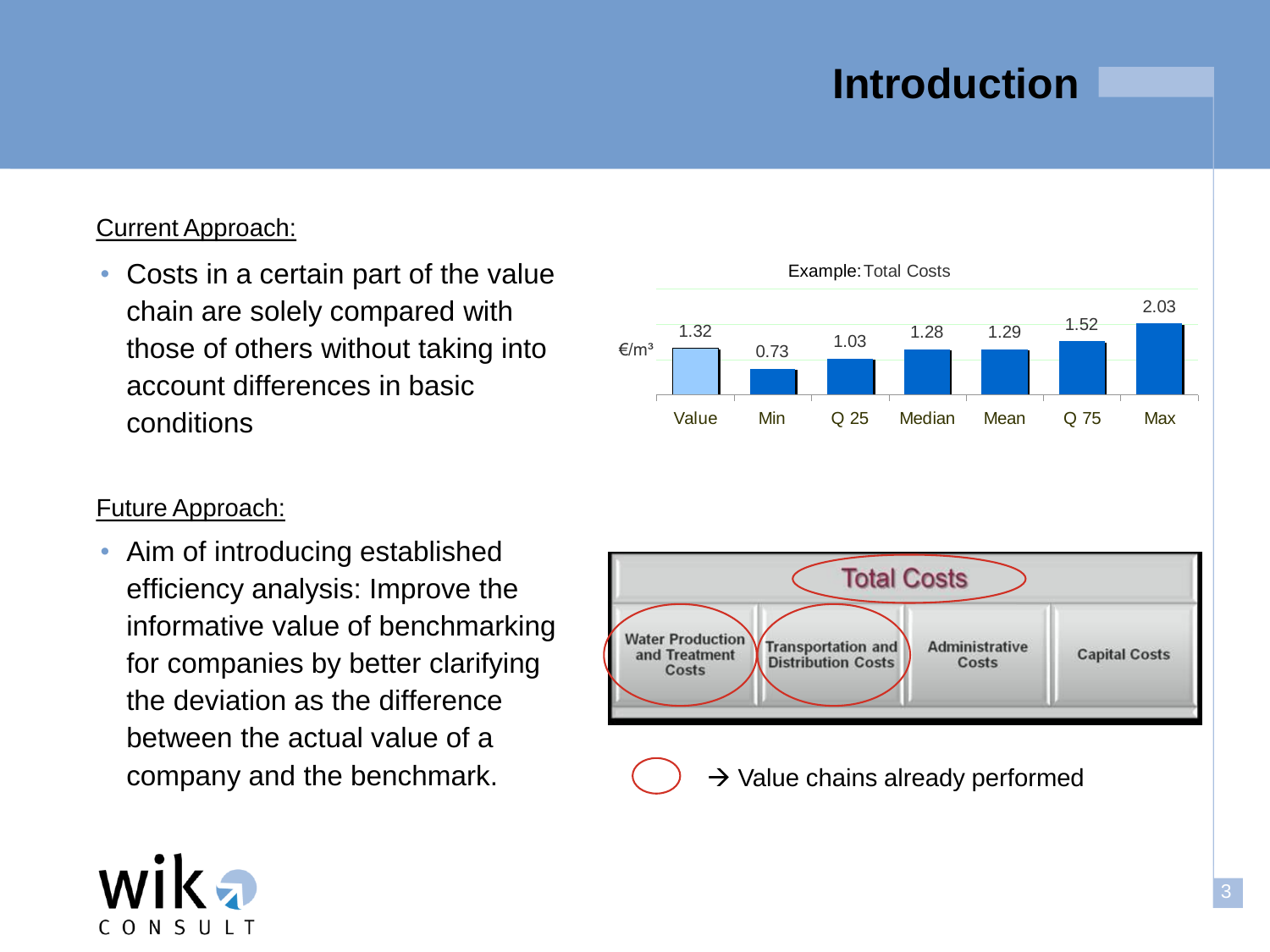- Introduction
- Literature Survey and Variables
- Data Set
- Methods
	- **Cluster Analysis**
	- **→ Efficiency Analysis**
- Results
- Conclusion

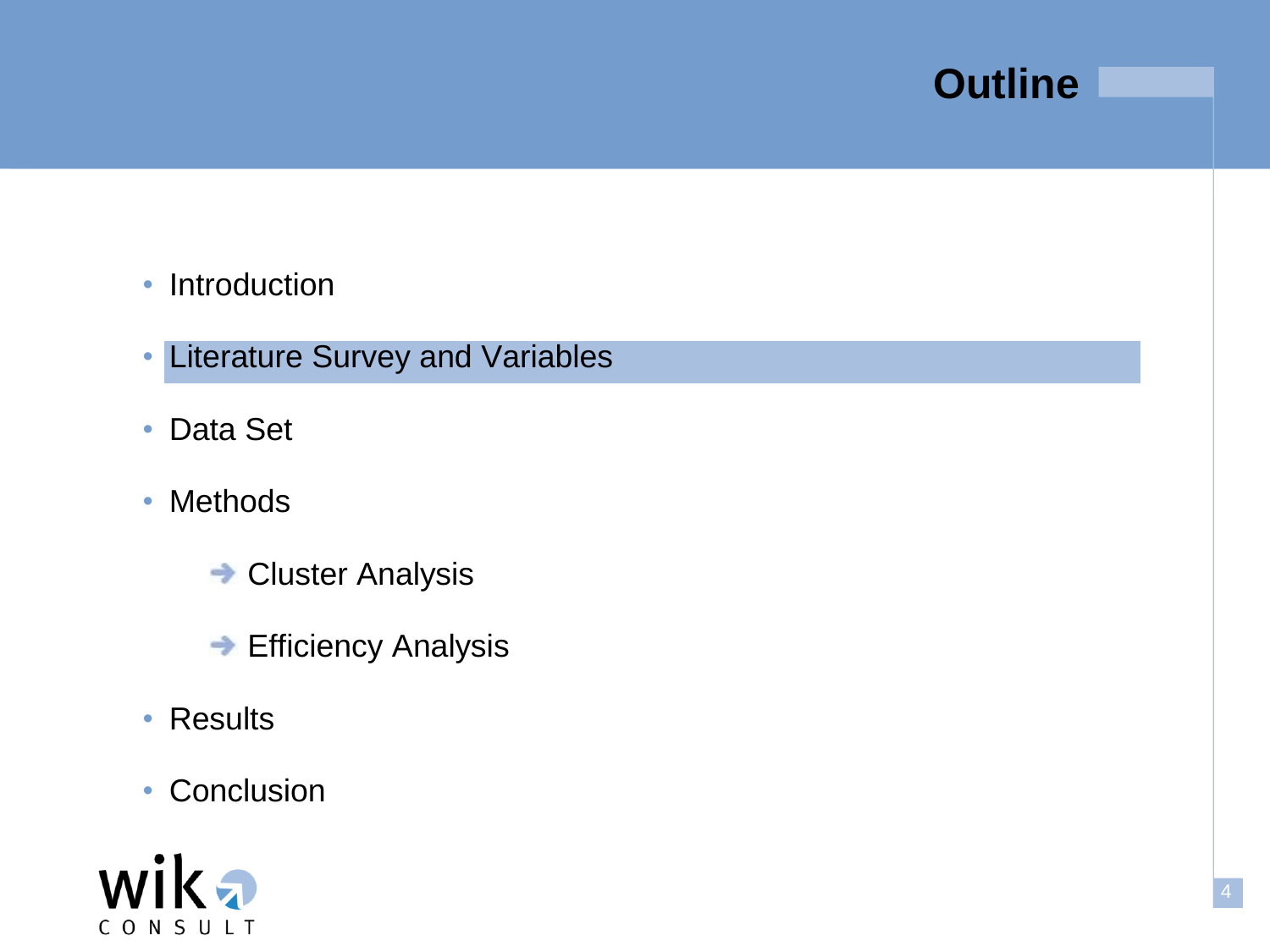### **Literature Survey and Variables International Literature Survey (Selection) (1)**

| Author(s)                                     | <b>Region</b>            | <b>Time</b><br><b>Period</b>     | <b>Number</b><br>of<br><b>Utilities</b> | <b>Method</b> | <b>Measure</b>                                       | <b>Inputs</b>                                                             | <b>Outputs</b>                                                           | <b>Structural/Qualtiy Variables</b>                                                                                                                                                                                                | <b>Effect of</b><br>Structural/Q<br>uality<br><b>Variables</b>                                                 |
|-----------------------------------------------|--------------------------|----------------------------------|-----------------------------------------|---------------|------------------------------------------------------|---------------------------------------------------------------------------|--------------------------------------------------------------------------|------------------------------------------------------------------------------------------------------------------------------------------------------------------------------------------------------------------------------------|----------------------------------------------------------------------------------------------------------------|
| <b>Coelli and</b><br><b>Walding</b><br>(2006) | Australia                | 2002/03<br>(1995/96-<br>2002/03) | 18                                      | <b>DEA</b>    | total factor<br>productivity,<br>technical<br>change | operating<br>expenditure,<br>length of mains                              | number of<br>properties<br>connected,<br>volume of<br>water<br>delivered | percentage of non-residential<br>connections, percentage of<br>water from non-catchment<br>sources, average annual<br>rainfall, average maximum<br>temperature, peak of average<br>flow, electricity connection per<br>consumption | no effect                                                                                                      |
| García-<br><b>Sanchez</b><br>(2006)           | Spain                    | 1999                             | 24                                      | <b>DEA</b>    | technical<br>efficiency                              | total staff,<br>network length,<br>treatment plants                       | water<br>delivered,<br>number of<br>connections,<br>chemical<br>analyses | population density                                                                                                                                                                                                                 | significant<br>effect                                                                                          |
| Lin (2005)                                    | Peru                     | 1996-2001                        | 36                                      | <b>SFA</b>    | cost<br>efficiency,<br>technical<br>change           | wage, price of<br>capital                                                 | water billed,<br>number of<br>customers                                  | accounted for water ratio,<br>coverage, positive rate of<br>chlorine tests, continuity of<br>service                                                                                                                               | significant<br>effect when<br>treated as<br>additional<br>outputs rather<br>than<br>environmental<br>variables |
| Picazo-<br>Tadeo et al.<br>(2008)             | Spain<br>(Andalus<br>ia) | 2001                             | 38 (water<br>and<br>sewerag<br>e)       | <b>DEA</b>    | technical<br>efficiency                              | delivery<br>network.<br>sewage<br>network, labor,<br>operational<br>costs | population<br>served, water<br>delivered.<br>treated<br>sewage           | unaccounted for water                                                                                                                                                                                                              | significant<br>effect, but<br>does not<br>change<br>ranking of<br>sample                                       |

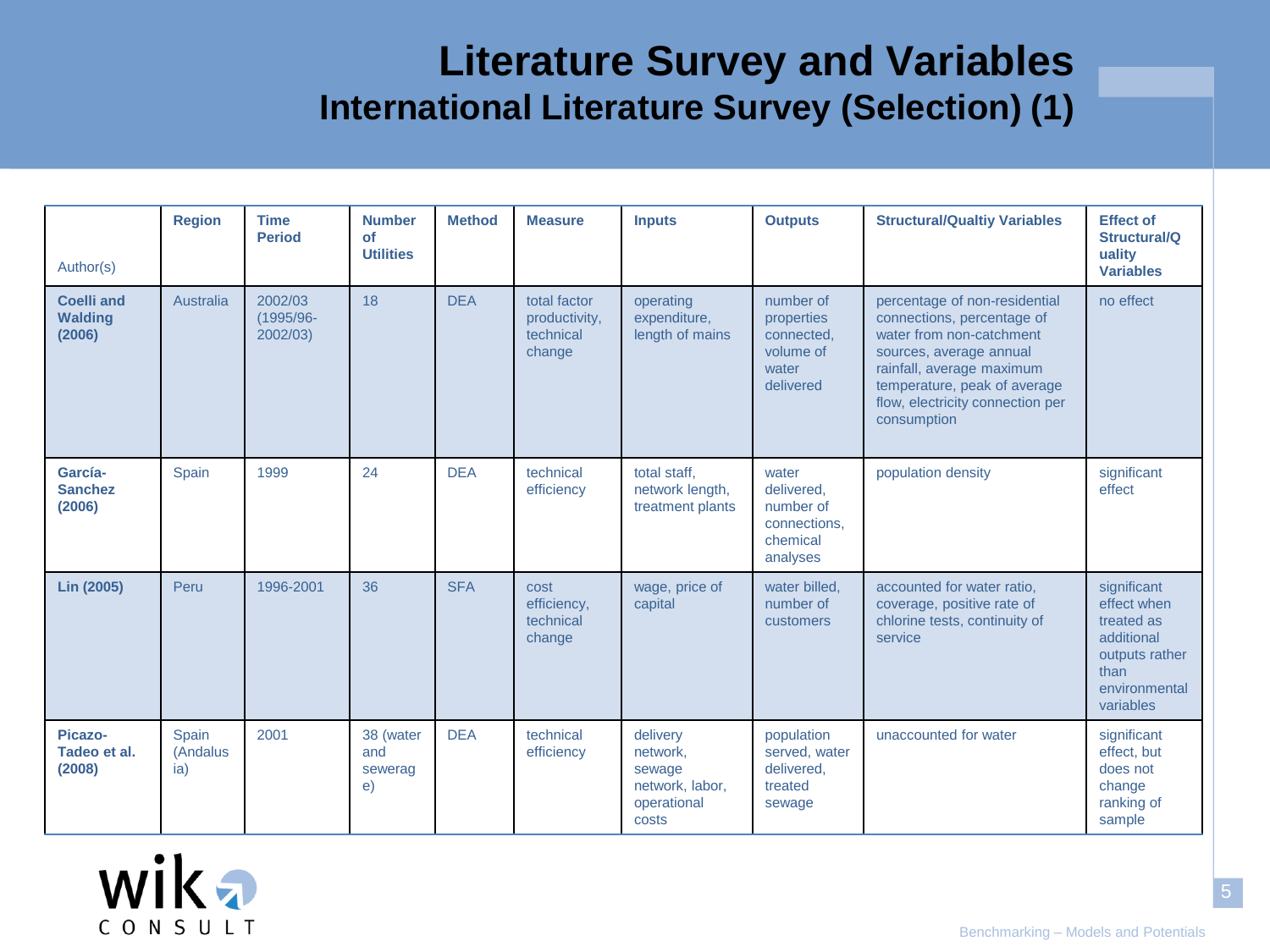### **Literature Survey and Variables International Literature Survey (Selection) (2)**

| Author(s)                                         | <b>Region</b> | <b>Time</b><br><b>Perio</b><br>d | <b>Number</b><br>of<br><b>Utilities</b> | <b>Method</b> | <b>Measure</b>          | <b>Inputs</b>                                                                                  | <b>Outputs</b>                                                                                               | <b>Structural/Qualti</b><br><b>v</b> Variables                                                                                                                                                                           | <b>Effect of</b><br><b>Structural/Quality</b><br><b>Variables</b>                                                                                                                                   |
|---------------------------------------------------|---------------|----------------------------------|-----------------------------------------|---------------|-------------------------|------------------------------------------------------------------------------------------------|--------------------------------------------------------------------------------------------------------------|--------------------------------------------------------------------------------------------------------------------------------------------------------------------------------------------------------------------------|-----------------------------------------------------------------------------------------------------------------------------------------------------------------------------------------------------|
| <b>Renzetti</b><br>and<br><b>Dupont</b><br>(2008) | Canada        | 1996                             | 64                                      | <b>DEA</b>    | technical<br>efficiency | expenditure on<br>labor,<br>expenditures on<br>materials and<br>energy,<br>distribution length | water delivered                                                                                              | extreme<br>temperature, total<br>annual<br>precipitation,<br>dummy for<br>source, population<br>density, distance<br>between water<br>utility and highest<br>elevation.<br>residential<br>demand, number<br>of dwellings | overall exogenous<br>environmental variables<br>have significant impact on<br>measured input slacks and<br>efficiency scores                                                                        |
| <b>Tupper</b><br>and<br><b>Resende</b><br>(2004)  | <b>Brazil</b> | 1996-<br>2000                    | 20<br>(water<br>and<br>sewerag<br>e)    | <b>DEA</b>    | technical<br>efficiency | labor expenses,<br>operational costs,<br>other operational<br>costs                            | water produced,<br>treated sewage,<br>population served<br>(water), population<br>served (treated<br>sewage) | density of water<br>network, density<br>of sewage<br>network, index for<br>water loss                                                                                                                                    | significant effect of density<br>of water network and water<br>loss                                                                                                                                 |
| <b>Zschille et</b><br>al. (2009)                  | Germany       | 2006                             | 373                                     | <b>DEA</b>    | technical<br>efficiency | revenues                                                                                       | water meters, water<br>delivered to<br>households, water<br>delivered to non-<br>households                  | output density,<br>leak ratio,<br>groundwater ratio,<br>elevation<br>difference, dummy<br>for East Germany,<br>dummy for<br>sewage services,<br>dummy for other<br>services                                              | significant effect of output<br>density, leak ratio (but<br>neglected in stage 3-<br>controllable by<br>management); overall<br>relatively small changes in<br>efficiency after input<br>adjustment |

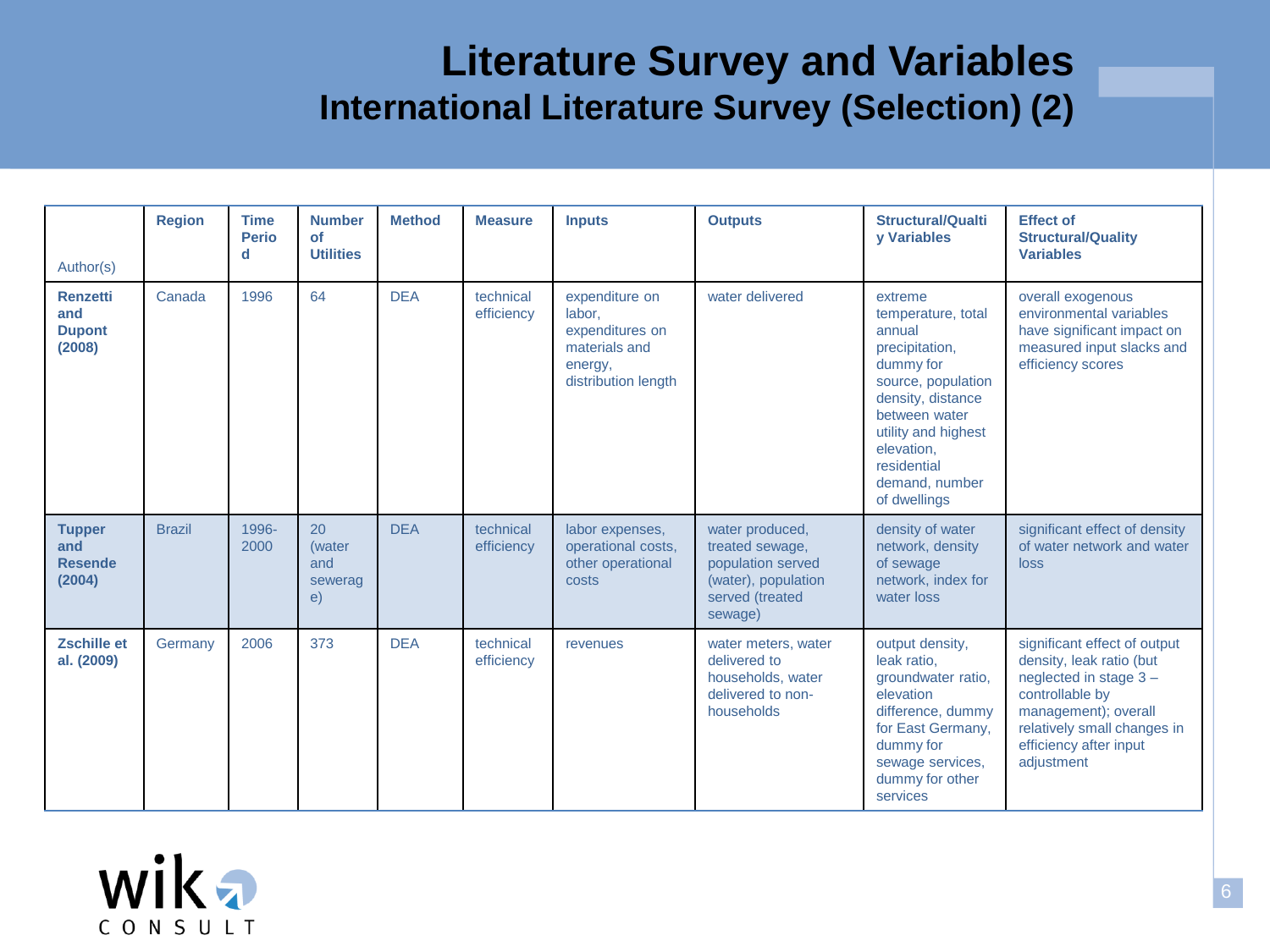### **Literature Survey and Variables Additional Literature Survey**

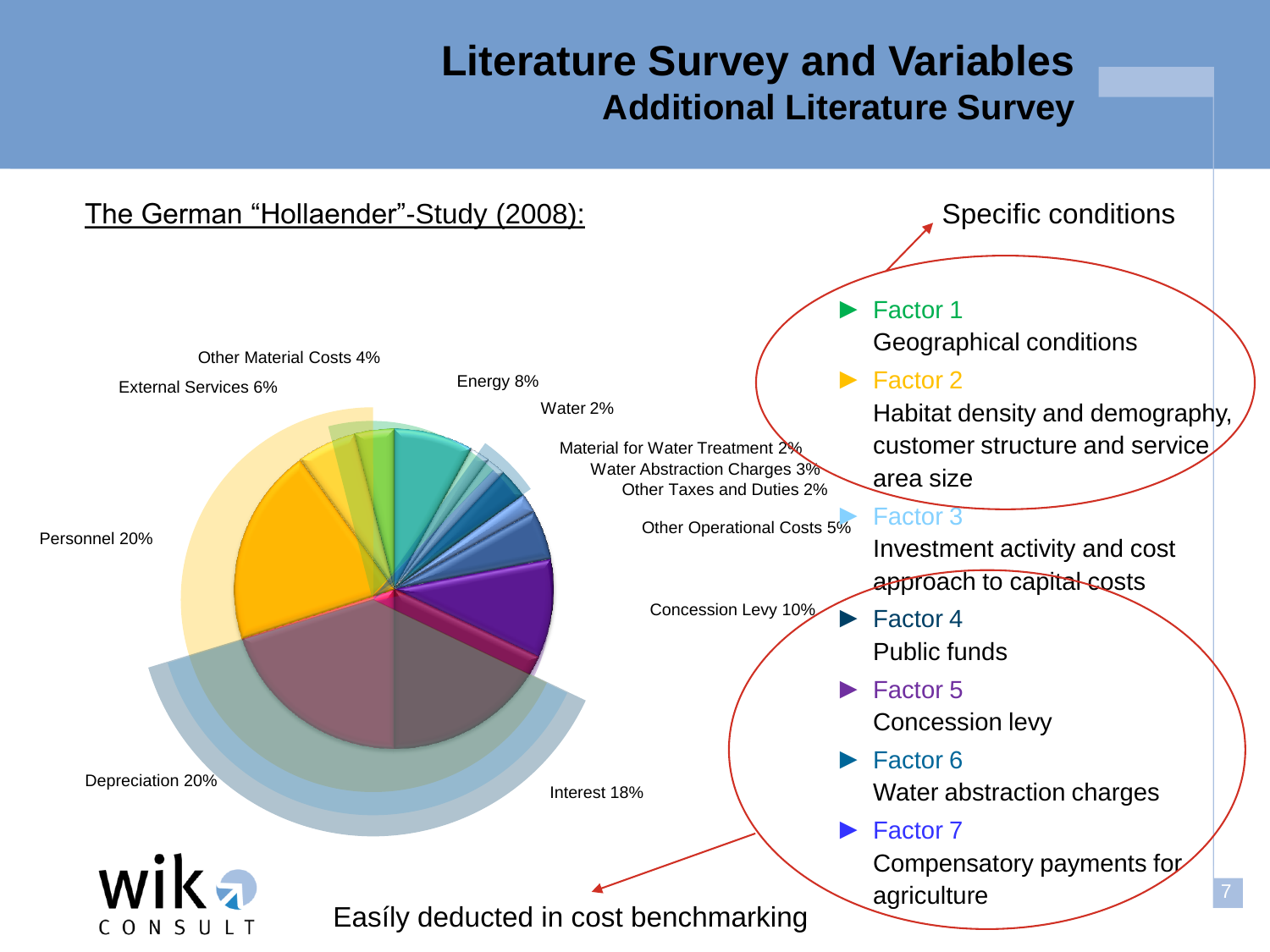### **Literature Survey and Variables Variables (Selection)**

| Variable                                                                                                                    | Unit               |
|-----------------------------------------------------------------------------------------------------------------------------|--------------------|
| <b>GROUP 1:</b>                                                                                                             |                    |
| Number of household connections                                                                                             | No.                |
| Accounted water                                                                                                             | €                  |
| Transportation and distribution pipes                                                                                       | km                 |
| Inhabitants                                                                                                                 | No.                |
| <b>GROUP 2:</b>                                                                                                             |                    |
| Tanks                                                                                                                       | No.                |
| Tank capacity                                                                                                               | m <sup>3</sup>     |
| Valves                                                                                                                      | No.                |
| Service areas                                                                                                               | No.                |
| <b>Height Difference</b>                                                                                                    | M                  |
| Accounted water (excl. re-distribution) to distribution<br>and transportation pipes                                         | m <sup>3</sup> /m  |
| Distribution and transportation pipes per household<br>connection                                                           | M                  |
| <b>GROUP 3:</b>                                                                                                             |                    |
| Supply to re-distributors                                                                                                   | m <sup>3</sup>     |
| Household supply relative to accounted water<br>(excluding re-distribution)                                                 | $\frac{0}{0}$      |
| Pipe damages                                                                                                                | No.                |
| Peak supply relative to supply of the day                                                                                   | $\%$               |
| Energy consumption per produced and treated m <sup>3</sup><br>of water (adjusted for re-distribution and imported<br>water) | kWh/m <sup>3</sup> |
| Chemicals per produced and treated m <sup>3</sup> of water<br>(adjusted for re-distributed and imported water)              | €/m <sup>3</sup>   |

| <b>Variable</b>                                | Unit            |
|------------------------------------------------|-----------------|
| <b>GROUP 4:</b>                                |                 |
| Area                                           | km <sup>2</sup> |
| Inhabitants per m <sup>3</sup> (area)          | No.             |
| Water losses                                   | m <sup>3</sup>  |
| Downturn in demand since 1992                  | $\%$            |
| Downturn in demand since 1998                  | $\%$            |
| <b>Pumping Stations</b>                        | No.             |
| Water produced from spring water               | m <sup>3</sup>  |
| Water produced from groundwater                | m <sup>3</sup>  |
| Water produced from surface water              | m <sup>3</sup>  |
| No treatment of raw water                      | m <sup>3</sup>  |
| Simple treatment of raw water                  | m <sup>3</sup>  |
| Sophisticated treatment of raw water           | m <sup>3</sup>  |
| Supply (adjusted for re-distribution) per tank | m <sup>3</sup>  |
| Household connections per tank                 | No.             |
|                                                |                 |

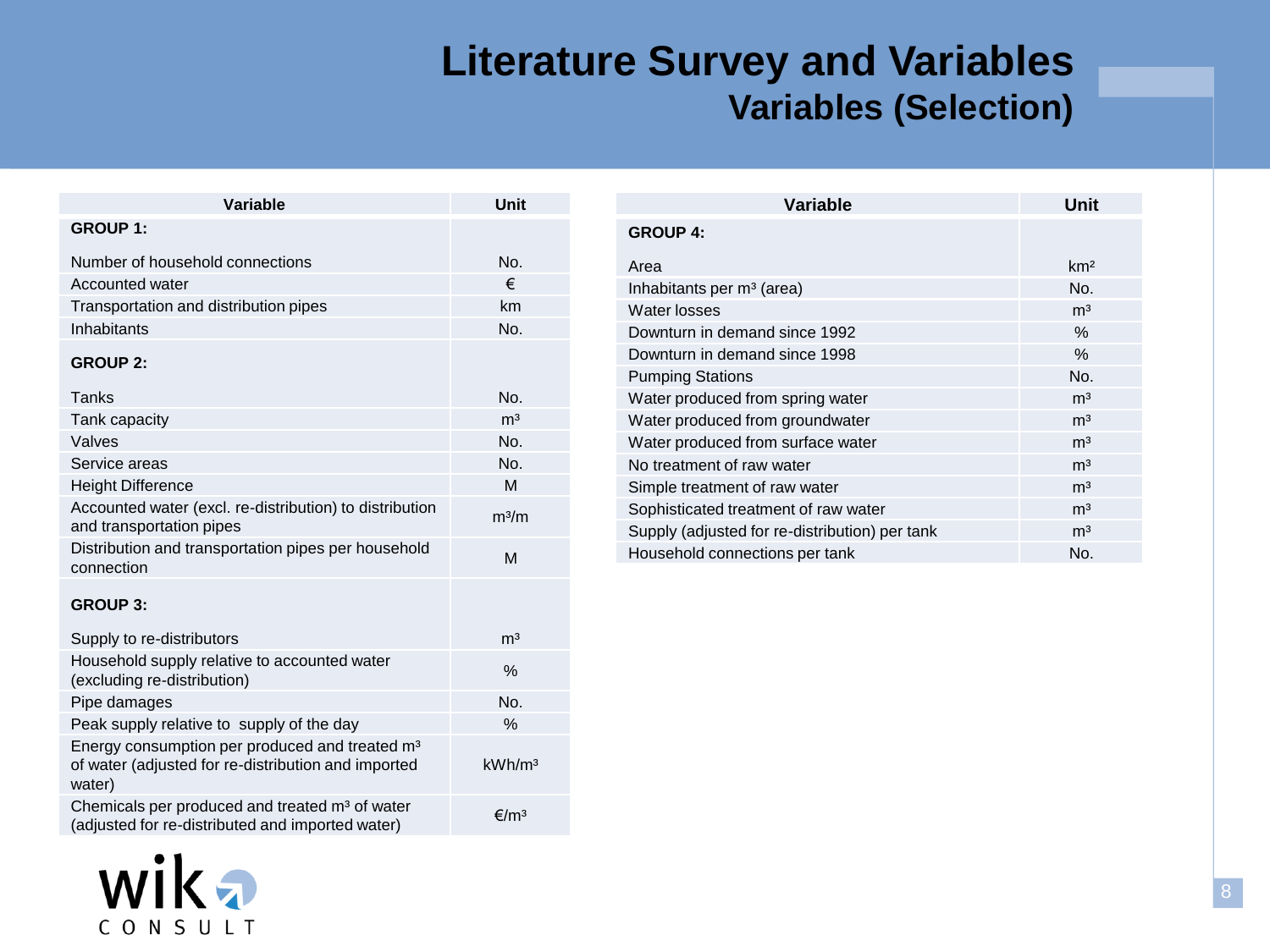- Introduction
- Literature Survey and Variables
- Data Set
- Methods
	- **Cluster Analysis**
	- **→ Efficiency Analysis**
- Results
- Conclusion

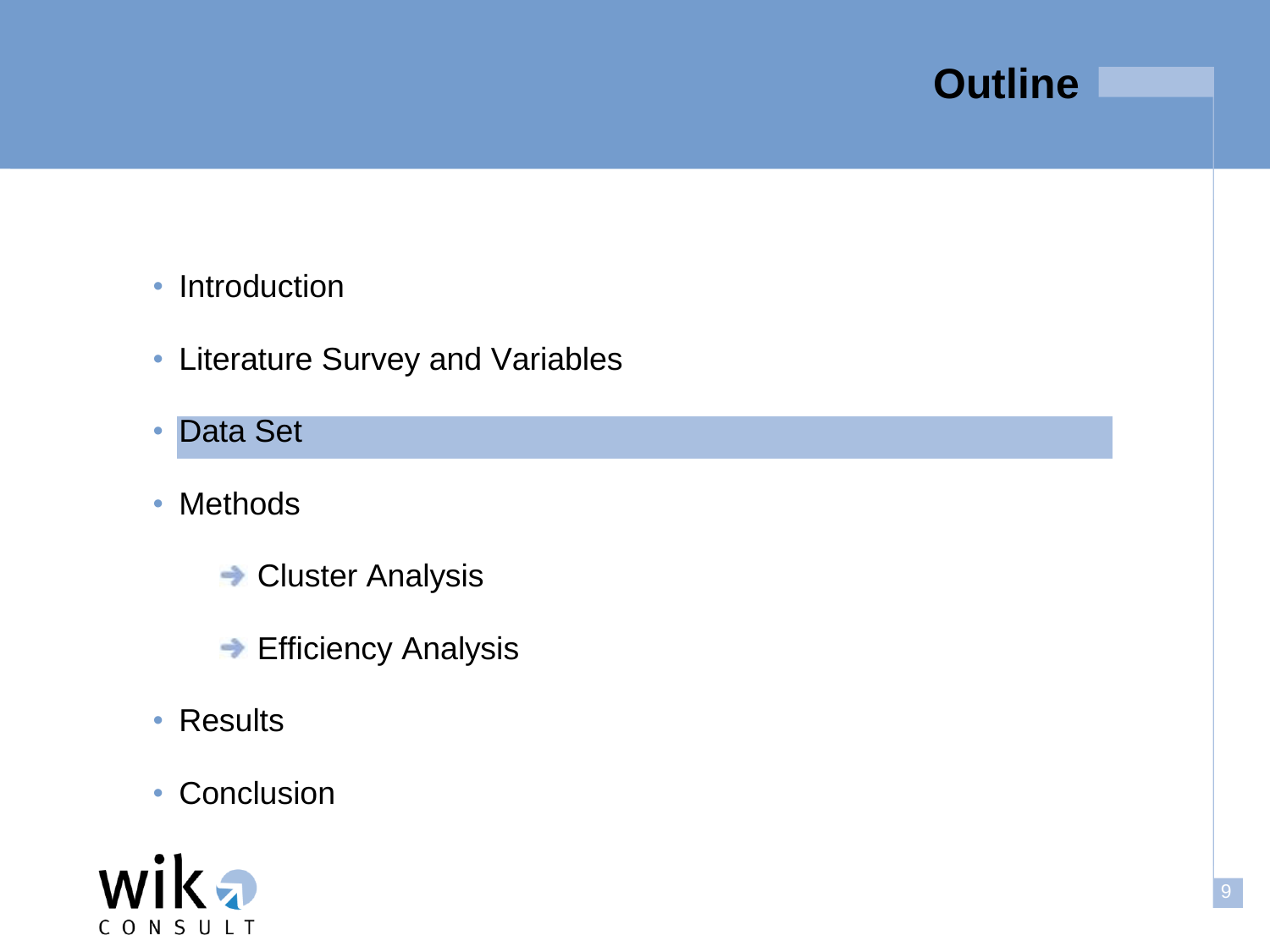### **Data Set Adjustments (1)**

### • **Starting Point:**

Total number of observations of Rödl & Partner (612 observation)

### Adjustment:

- $\rightarrow$  Step 1: Eliminate all observations from different years of the same company, keeping the most current one
- **→ Step 2: Delete all observations from before 2006**
- **→ Step 3: Drop all companies without any distribution network at all**
- **→ Step 4: Delete all observations where crosschecks revealed** inconsistencies
- Result: 196 observations remained

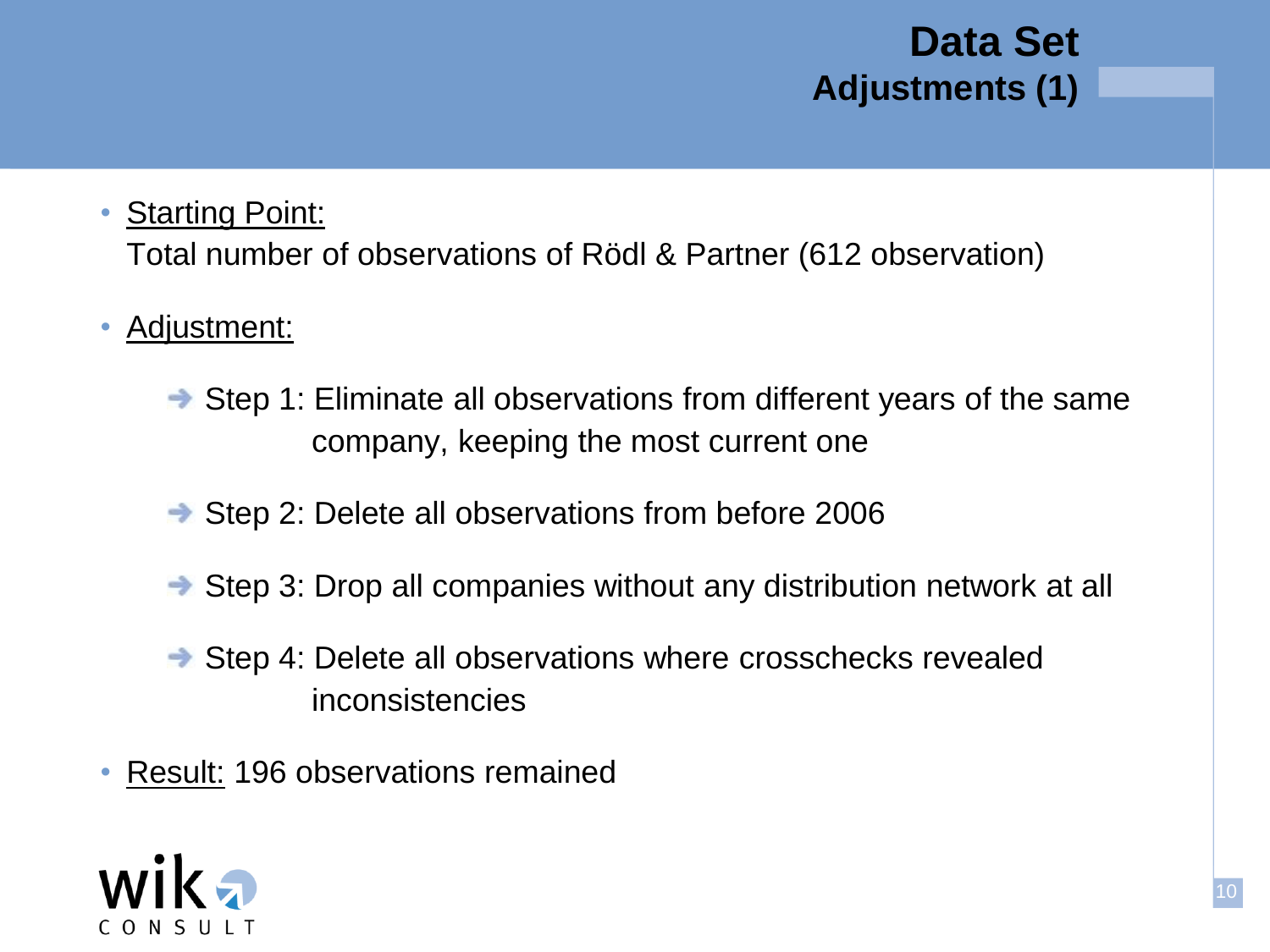

- Revision of usable data sets:
	- **→ Step 1: Adjusting data by restating 2006 data in terms of 2007 prices** (producer-price index "Water and Water Services")
	- $\rightarrow$  Step 2: Deduct the concession levy, the water abstraction charges, and the compensatory payments for agriculture from total costs to reach a maximum of comparability
- Remark:
	- $\rightarrow$  Sample contains relatively bigger companies than the overall German average

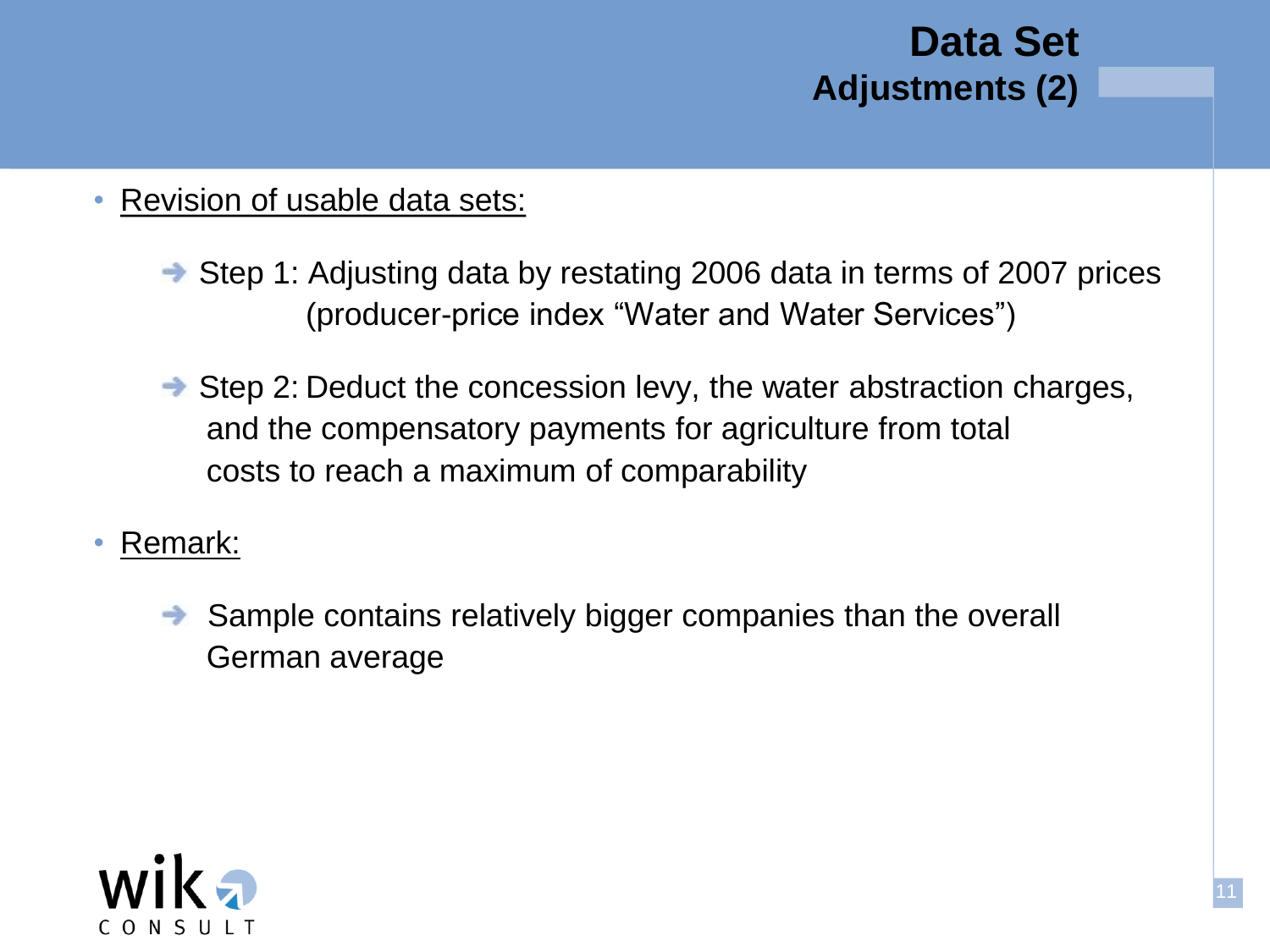- Introduction
- Literature Survey and Variables
- Data Set
- Methods
	- **Cluster Analysis**
	- **→ Efficiency Analysis**
- Results
- Conclusion

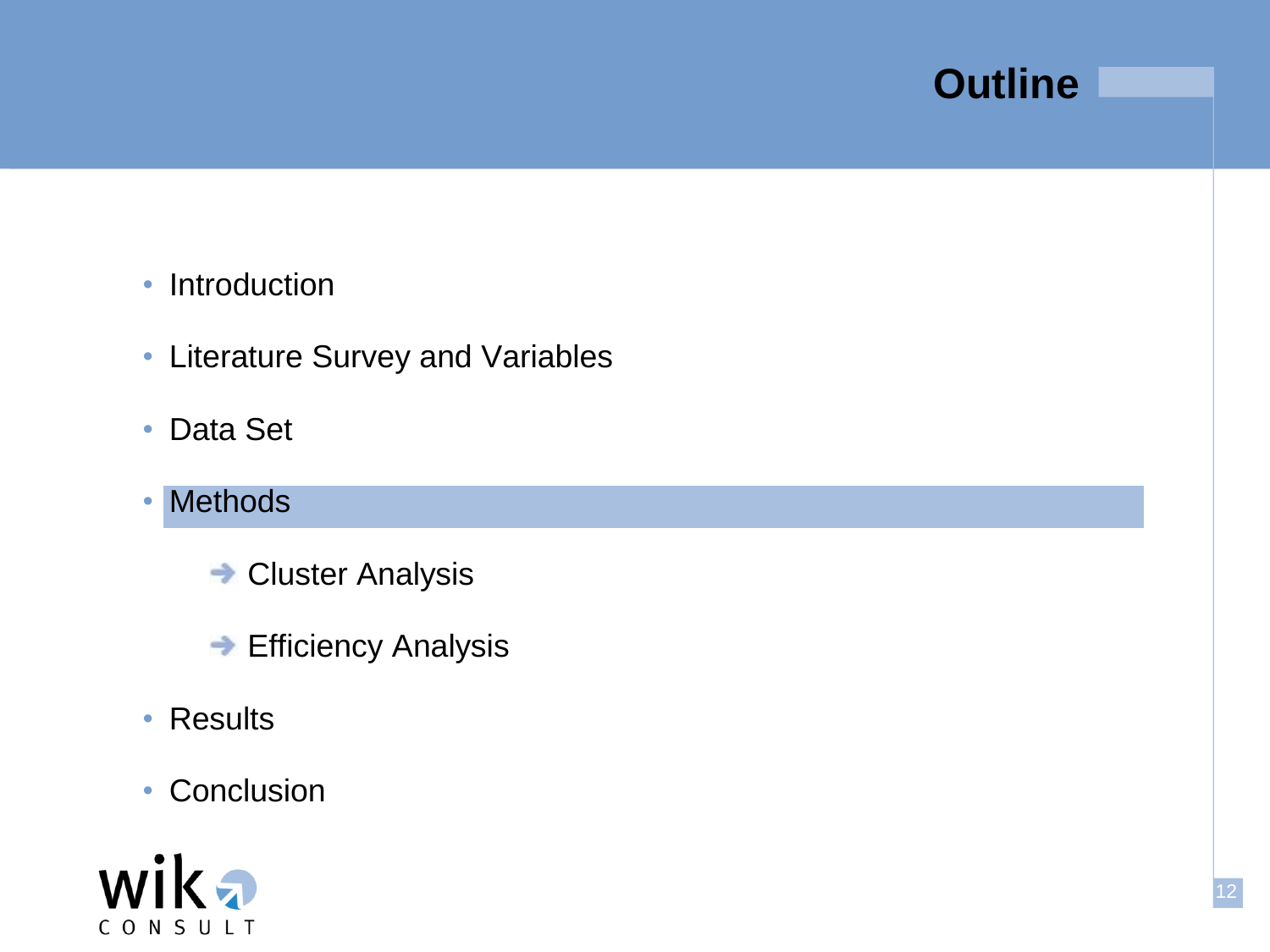### **Methods 1. Cluster Analysis**

- Applied Hierarchical Clustering
- Average Linking Clustering identified 15 Cluster
- Reduced No. of Clusters to statistically reasonable No. of Observations: 3 Clusters

|                    | <b>Cluster small</b> | <b>Cluster medium</b> | <b>Cluster large</b> |
|--------------------|----------------------|-----------------------|----------------------|
| Lower bound        |                      | 3,097,810             | 6,212,020            |
| <b>Upper bound</b> | 2,794,820            | 5,400,300             | 17,748,300           |

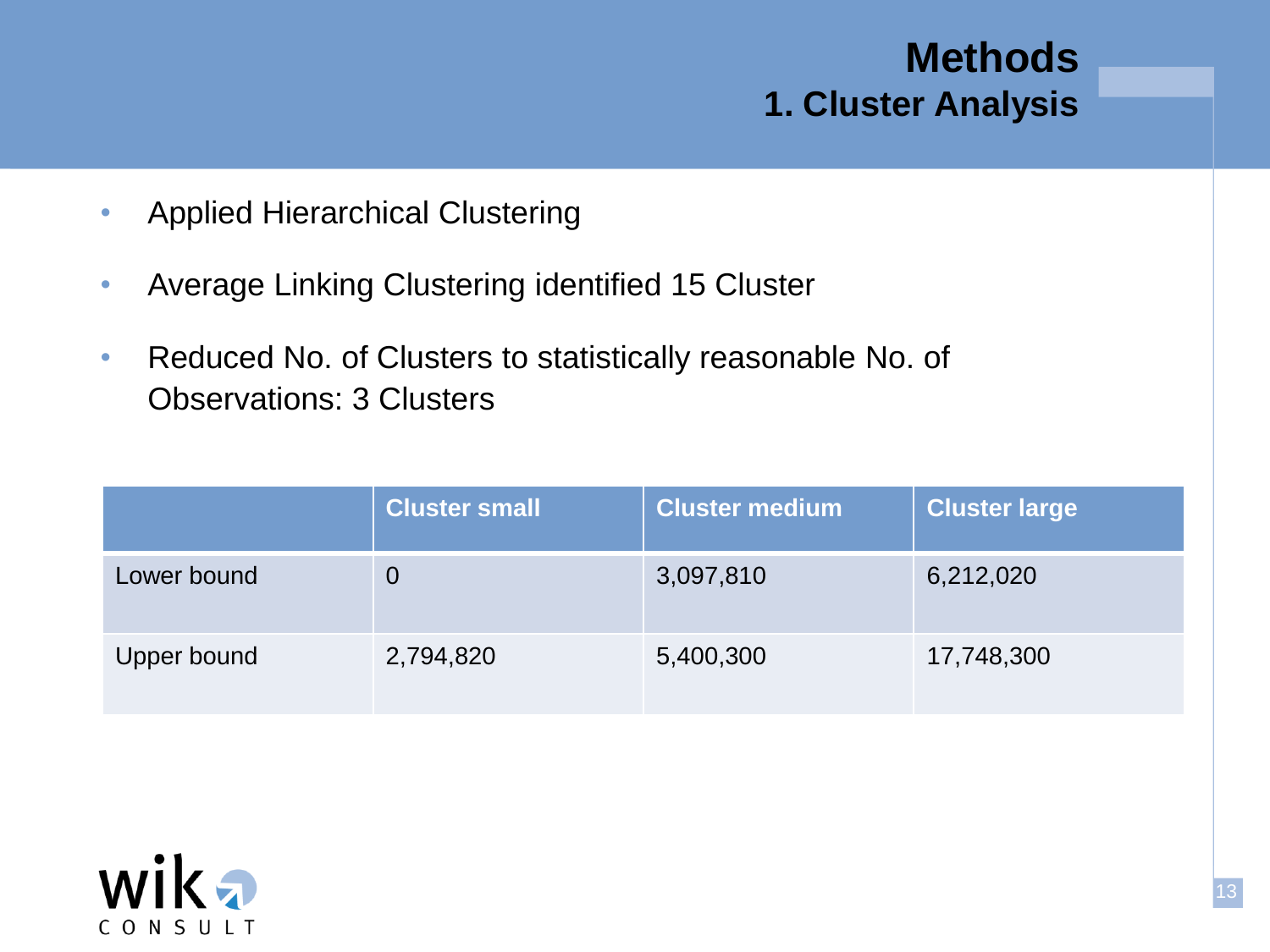### **Methods 2. Efficiency Analysis**

**a. Data Envelopment Analysis (DEA) b. Stochastic Frontier Analysis (SFA)**



• Outlier detection: Peer-Stripping

- Noise effect  $v_i$ <0 0 Output Noise effect  $v > 0$   $\begin{bmatrix} \cdot \\ \cdot \end{bmatrix}$  Inefficiency  $U_i$
- Cobb-Douglas, Translog & normalized linear Functions
- Outlier corrected data set

Cost



• VRS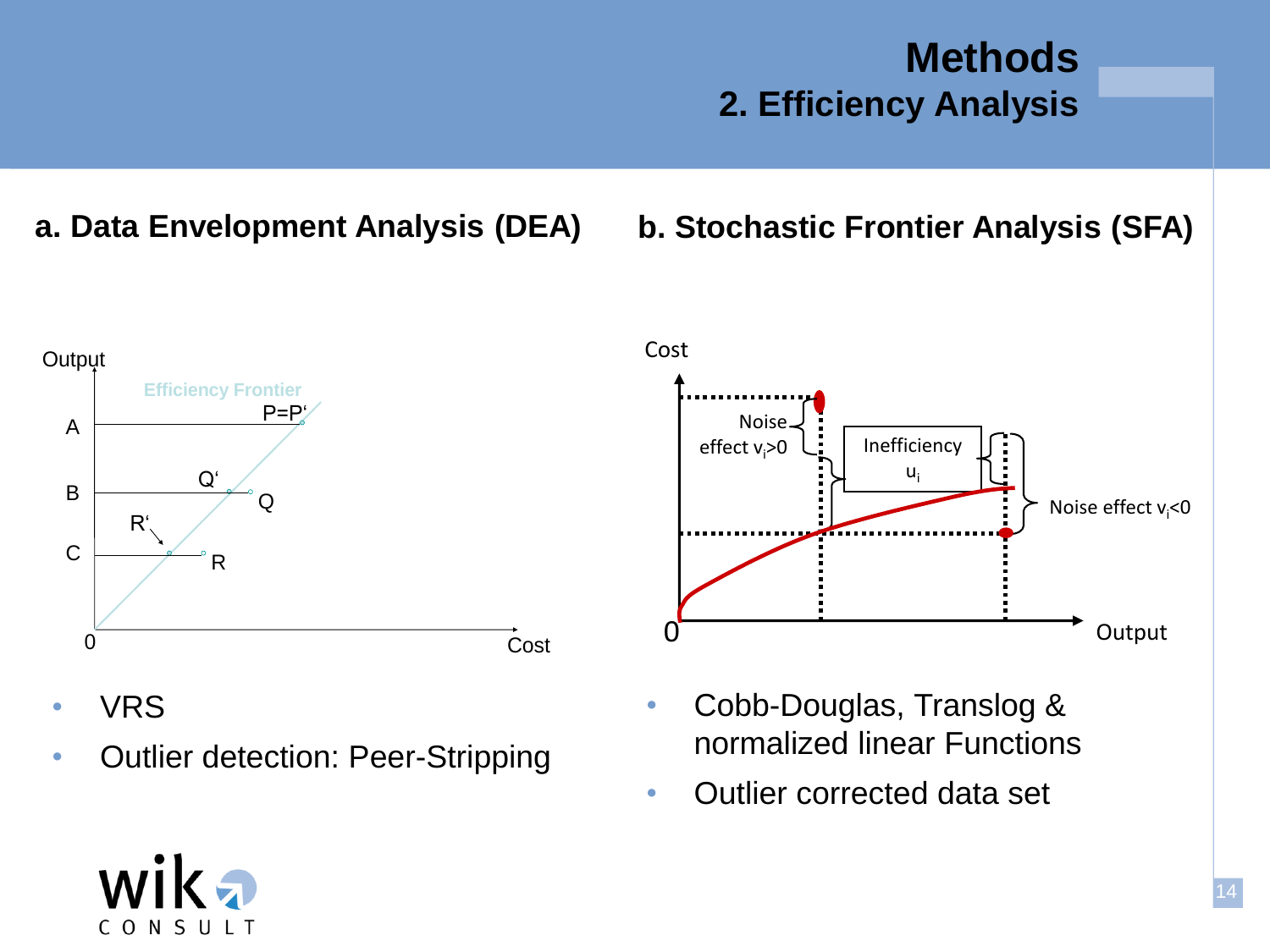- Introduction
- Literature Survey and Variables
- Data Set
- Methods
	- **Cluster Analysis**
	- **→ Efficiency Analysis**
- Results
- Conclusion

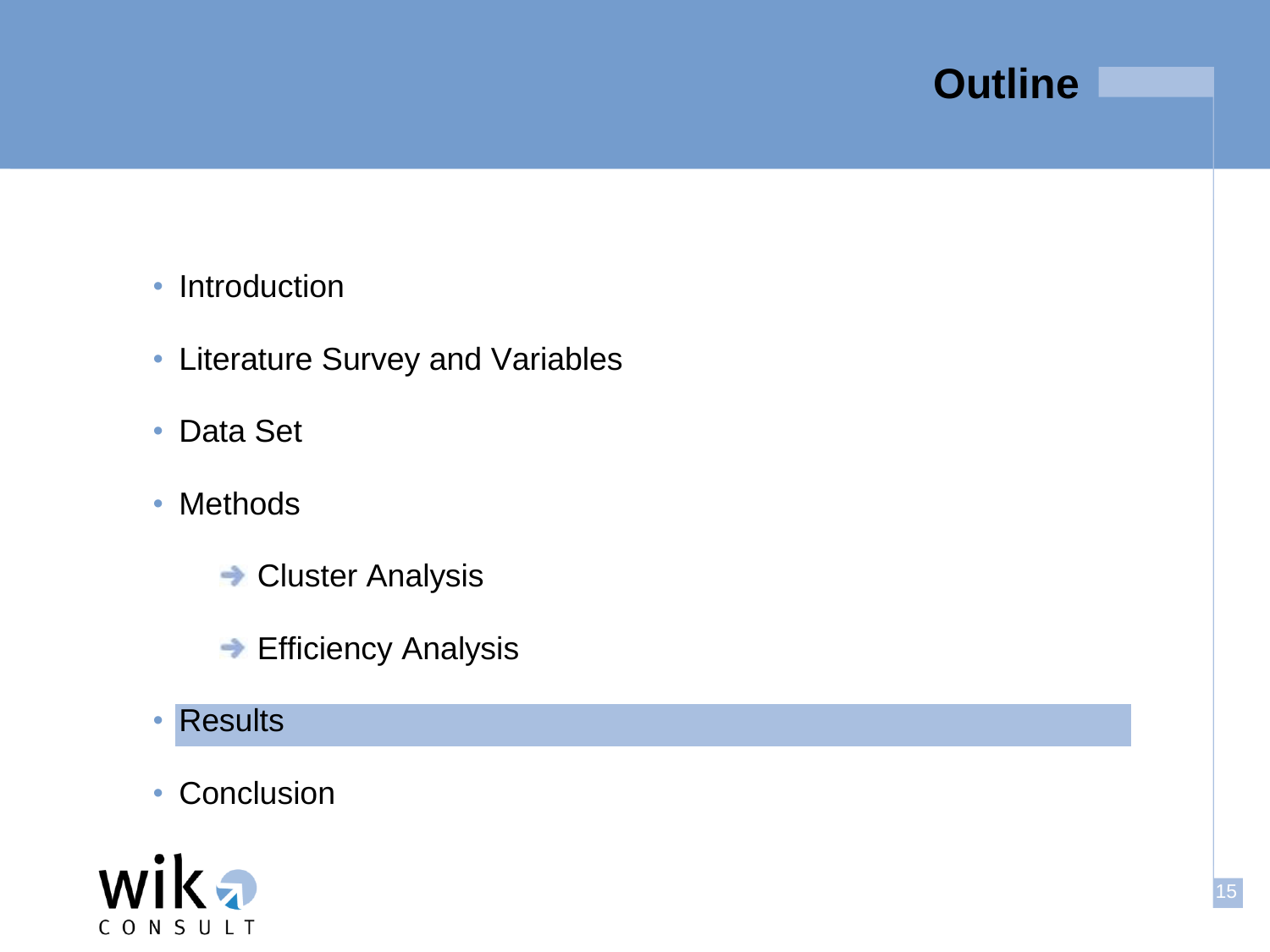### **Results Large utilities**

- Large companies: water delivery of  $2.5 50$  million  $m<sup>3</sup>$  annually
- 59 companies
- Variables:

 $\rightarrow$  Total Cost (excl. concession levy, water abstraction charges, compensatory payments for agriculture)  $\rightarrow$  No. of Connections, Water delivered

• SFA Results:

|                        | <b>Mean</b> | <b>Standard</b><br><b>Deviation</b> | <b>Minimum</b> | Maximum |
|------------------------|-------------|-------------------------------------|----------------|---------|
| Efficiency Score 0.877 |             | 0.038                               | 0.772          | 0.941   |

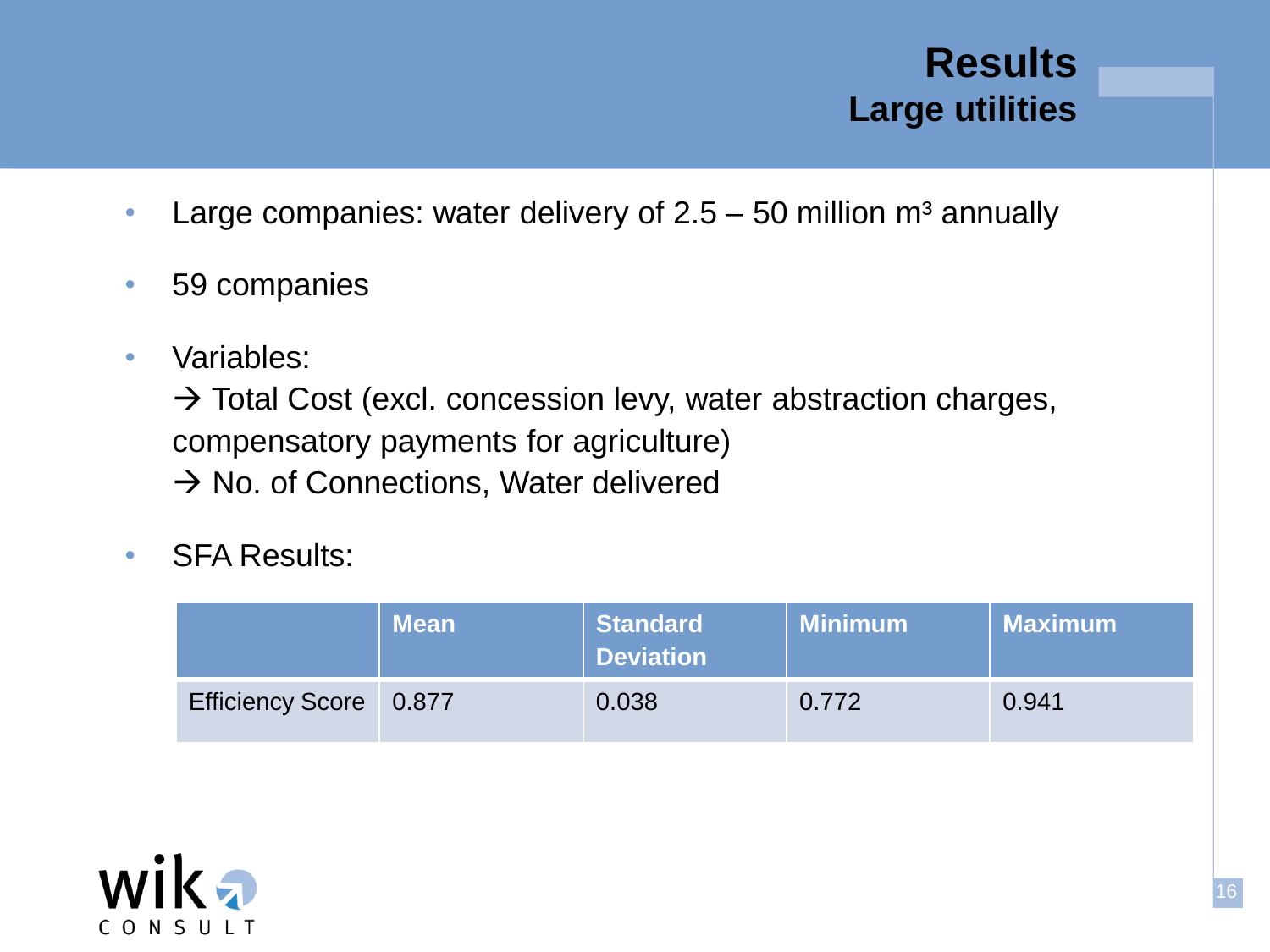### **Results Large utilities**

• Rank Correlation: 0.946



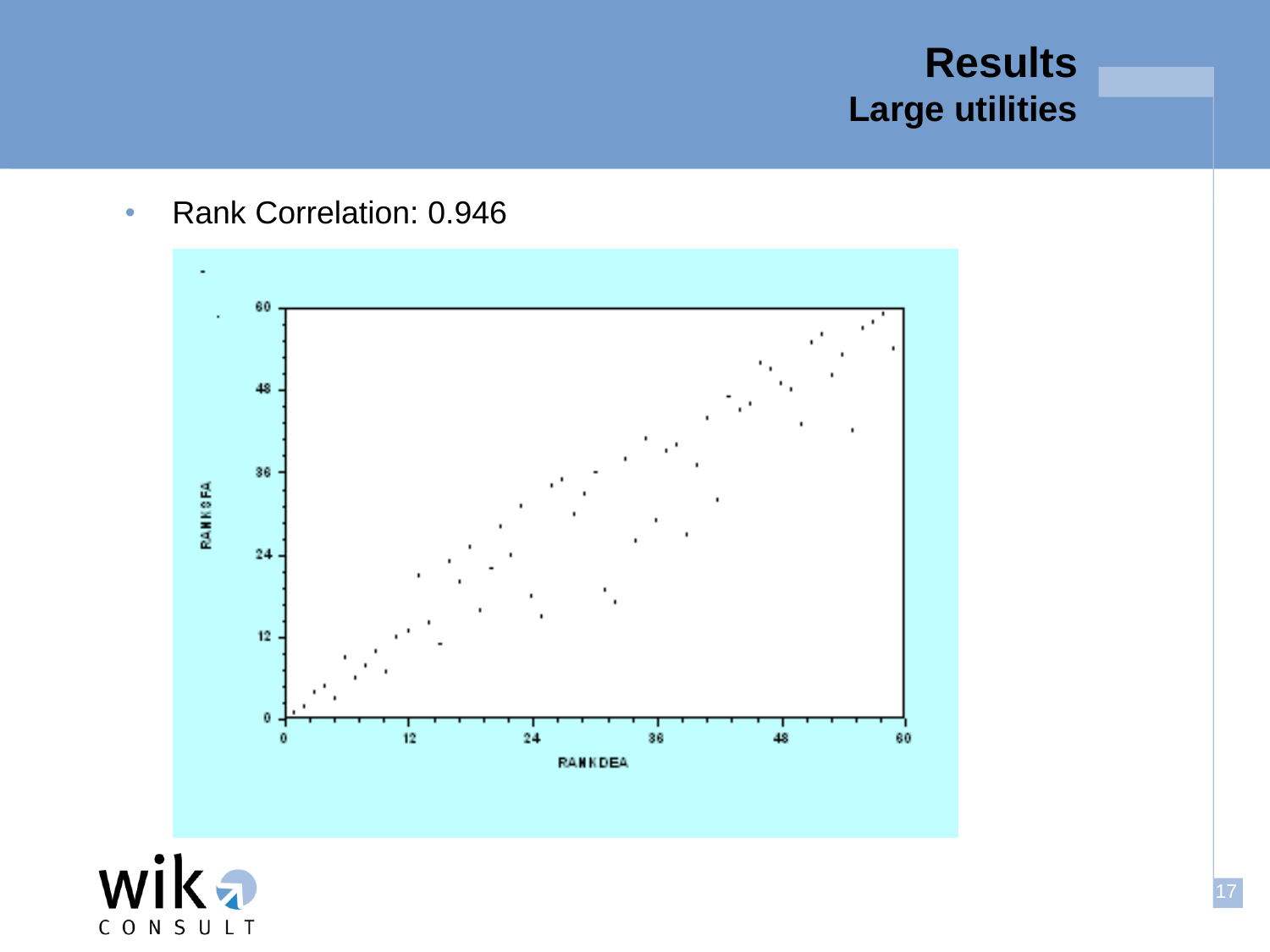### **Results Medium utilities**

- Medium companies: water delivery of  $0.5 2.5$  million m<sup>3</sup> annually
- 82 companies (after outlier analysis)
- Variables:

 $\rightarrow$  Total Cost (excl. concession levy, water abstraction charges,

compensatory payments for agriculture)

 $\rightarrow$  No. of Connections, No. of Service areas

| $\bullet$ |                        | <b>Mean</b> | <b>Standard</b><br><b>Deviation</b> | <b>Minimum</b> | <b>Maximum</b> |
|-----------|------------------------|-------------|-------------------------------------|----------------|----------------|
|           | Efficiency Score 0.800 |             | 0.104                               | 0.668          | 0.967          |

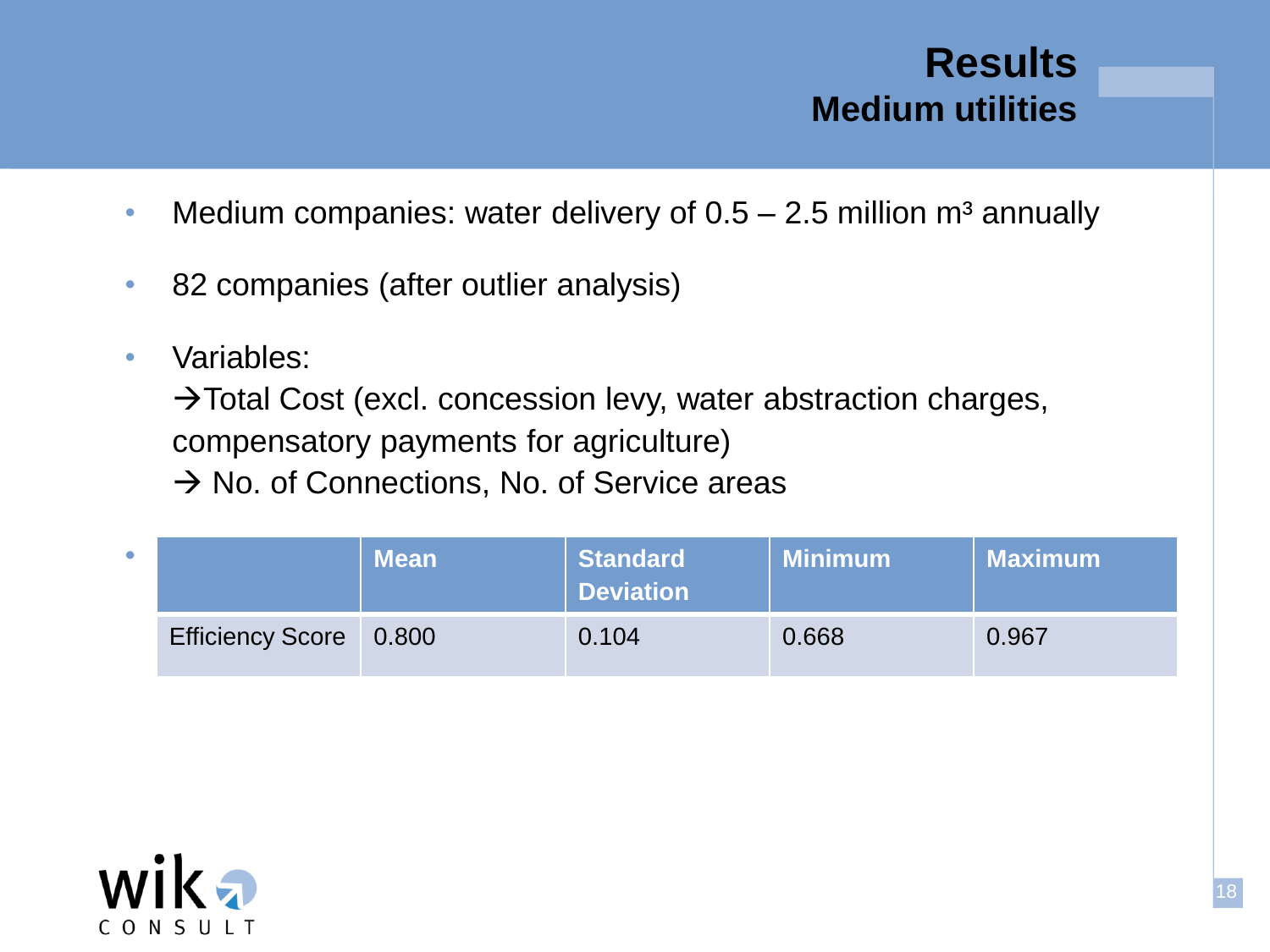### **Results Medium utilities**

• Rank Correlation: 0.948



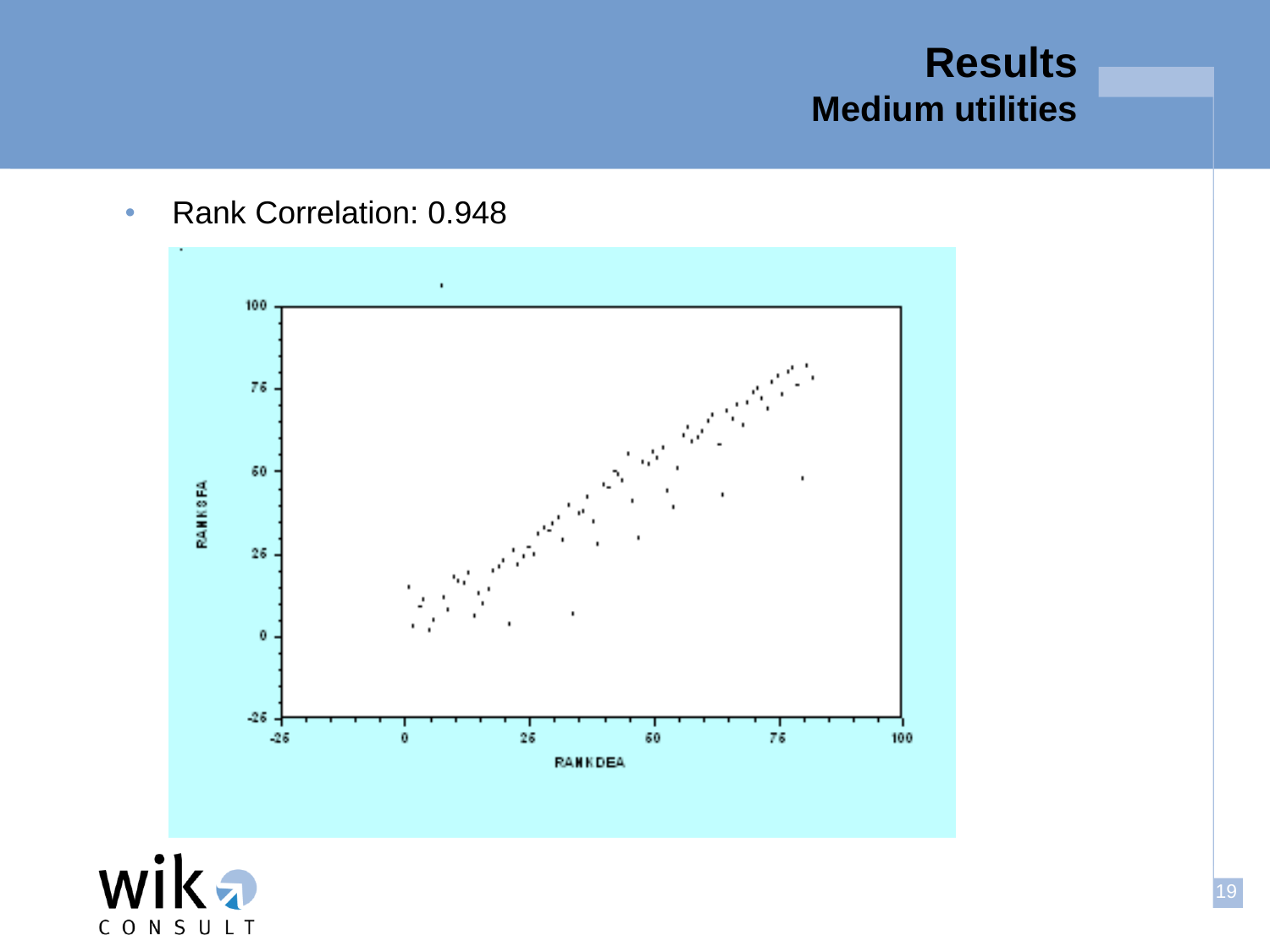### **Results Small utilities**

- Small companies: water delivery below 0.5 million  $m<sup>3</sup>$  annually
- 34 companies (after outlier analysis)
- Variables:

 $\rightarrow$  Total Cost (excl. concession levy, water abstraction charges, compensatory payments for agriculture)  $\rightarrow$ No. of Connections, Network (Distribution and transportation pipes) per connection

• SFA Results:

|                        | <b>Mean</b> | <b>Standard</b><br><b>Deviation</b> | <b>Minimum</b> | <b>Maximum</b> |
|------------------------|-------------|-------------------------------------|----------------|----------------|
| Efficiency Score 0.799 |             | 0.111                               | 0.559          | 0.959          |

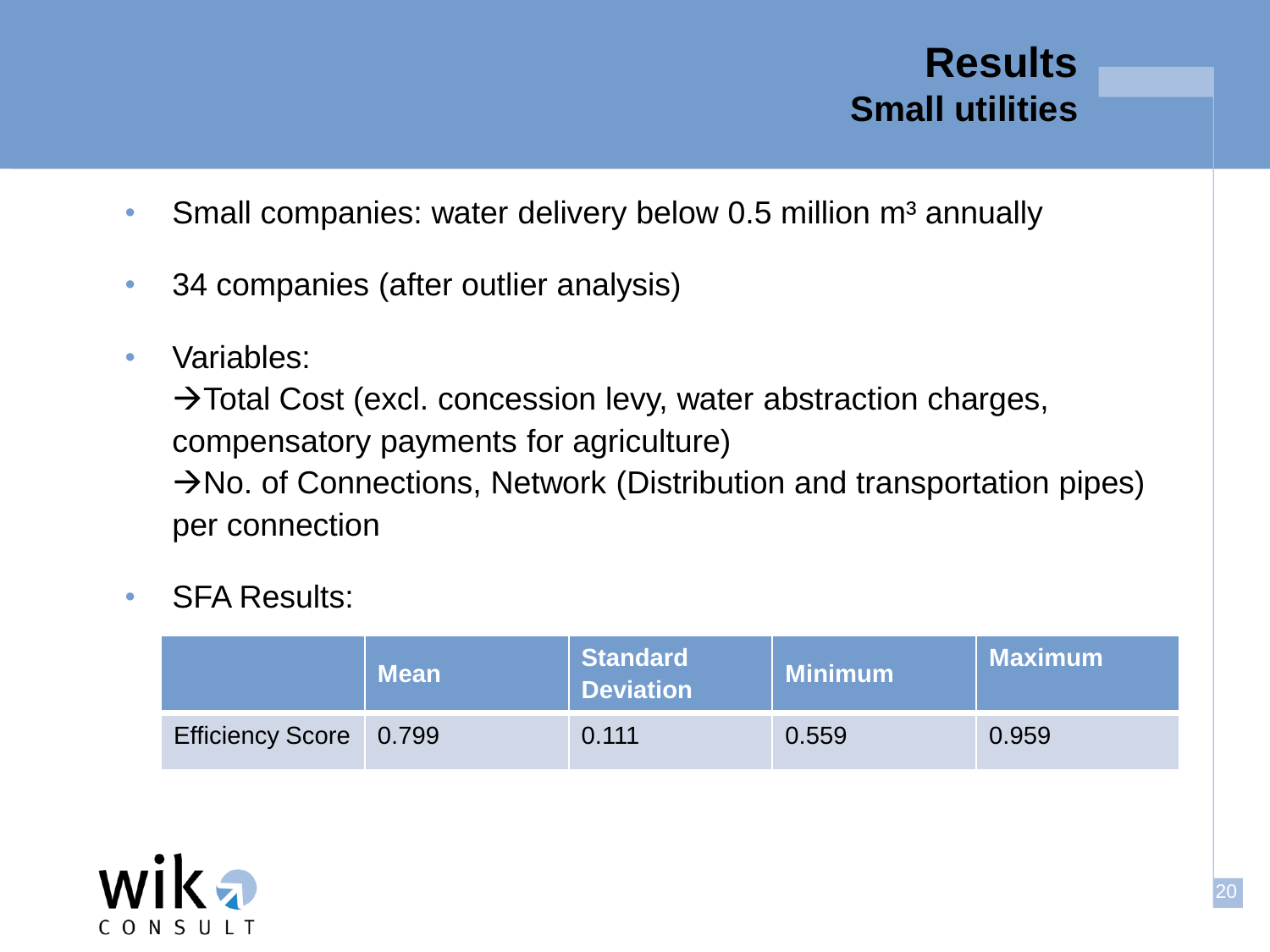### **Results Small utilities**

• Rank Correlation: 0.790



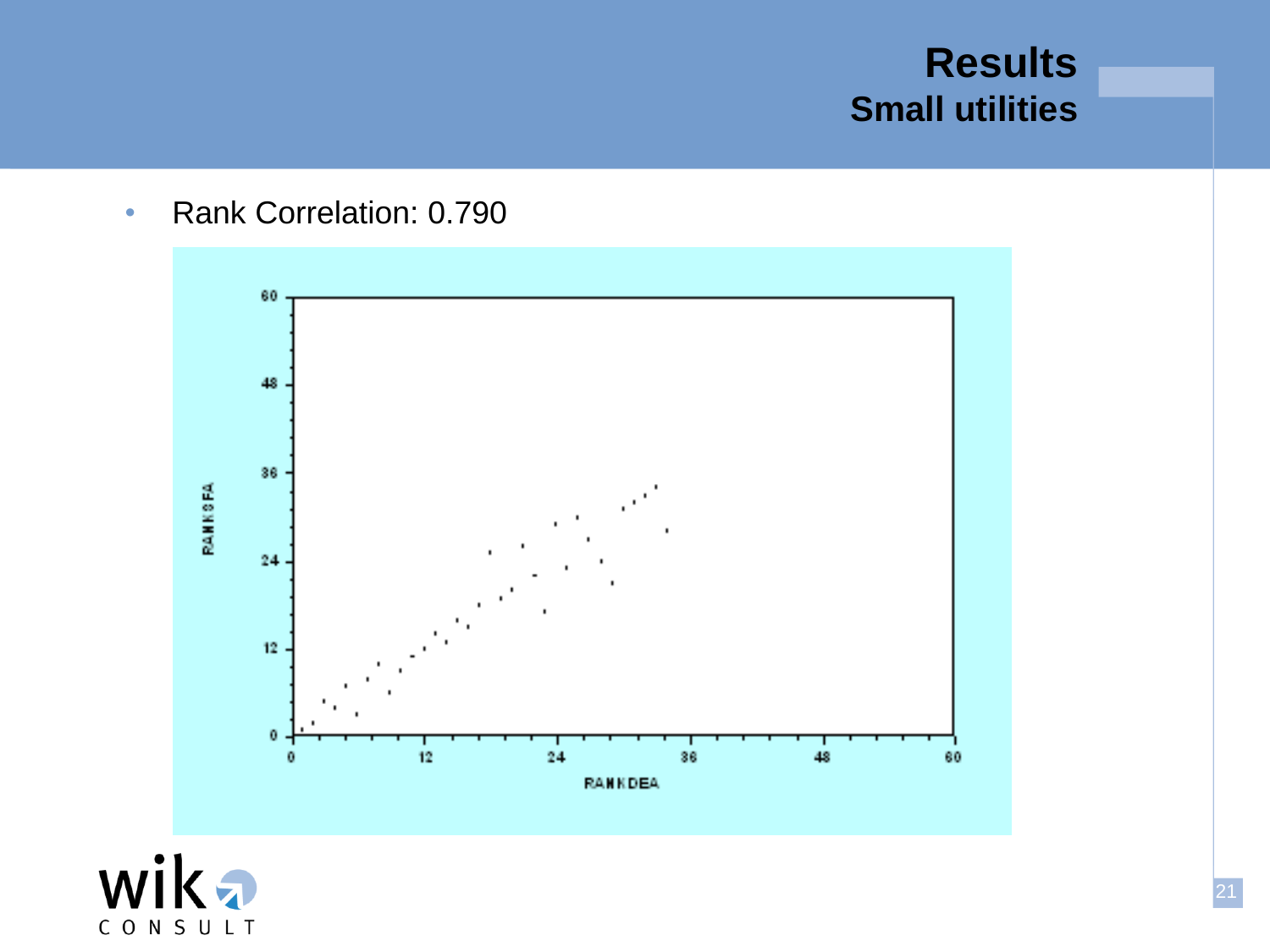- Introduction
- Literature Survey and Variables
- Data Set
- Methods
	- **Cluster Analysis**
	- **→ Efficiency Analysis**
- Results
- Conclusion

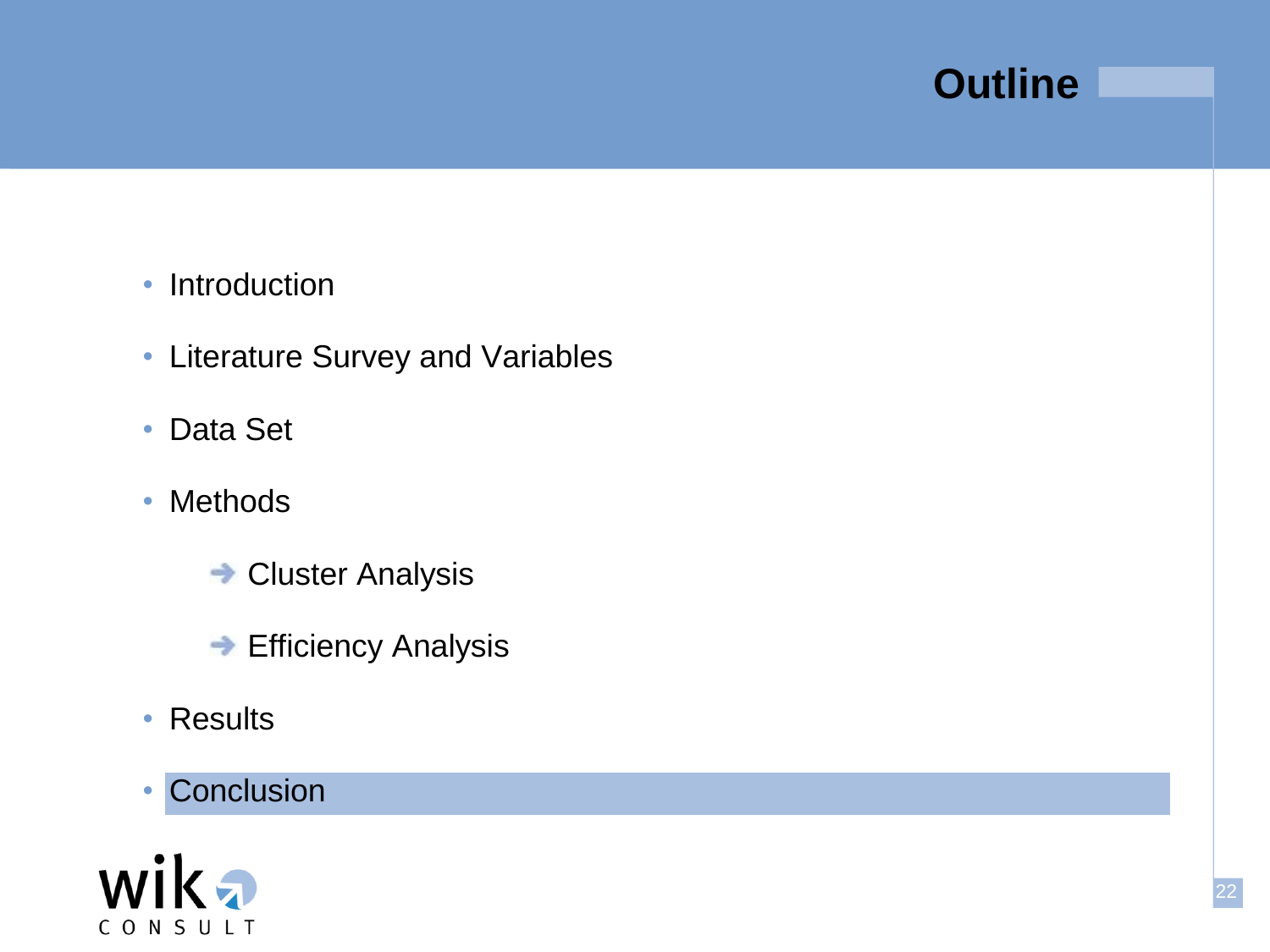### **Conclusion**

- Water distribution companies of different size do not share a common production technology
- However, No. Of connections seem to be an important cost driver for each of the three clusters
- Endogenous size cluster lead to less robust results than industry specific cluster
- Overall, average water utility efficiency seems comparably high.